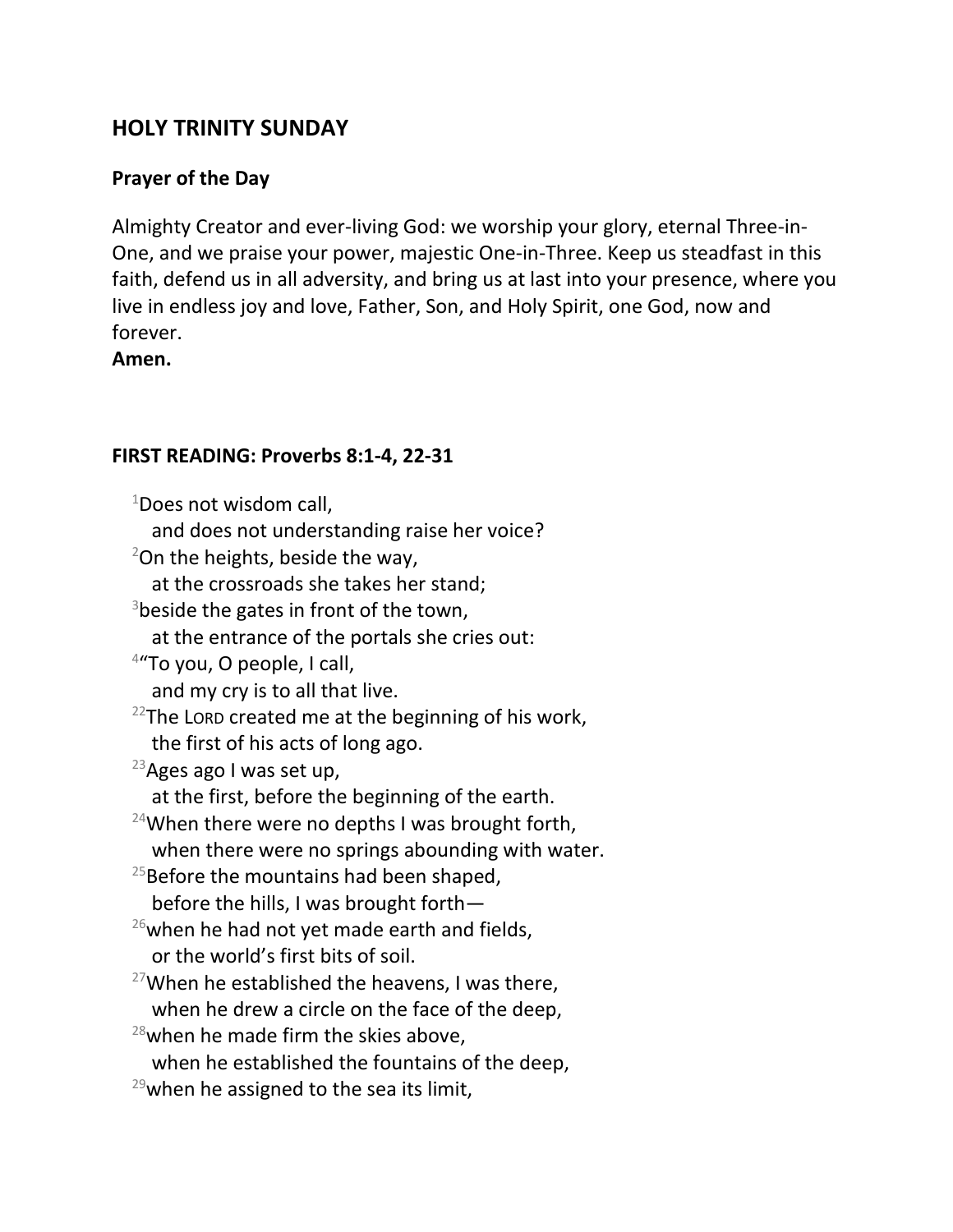so that the waters might not transgress his command, when he marked out the foundations of the earth,  $30$ then I was beside him, like a master worker; and I was daily his delight, rejoicing before him always,  $31$ rejoicing in his inhabited world and delighting in the human race."

#### **PSALM: Psalm 8**

*Your glory is chanted above the heavens. (Ps. 8:2)*

 $1$ O Lorp our Lord, how majestic is your name in all the earth!

### 2 **you whose glory is chanted above the heavens out of the mouths of infants and children; you have set up a fortress against your enemies, to silence the foe and avenger.**

<sup>3</sup>When I consider your heavens, the work of your fingers, the moon and the stars you have set in their courses,

## <sup>4</sup>**what are mere mortals that you should be mindful of them,**

**human beings that you should care for them?**

 $5$ Yet you have made them little less than divine;

with glory and honor you crown them.

<sup>6</sup>**You have made them rule over the works of your hands; you have put all things under their feet:**

 $7$ all flocks and cattle, even the wild beasts of the field,

# 8 **the birds of the air, the fish of the sea, and whatever passes along the path<sup>|</sup> of the sea.**

 $90$  LORD our Lord, how majestic is your name in all the earth!

#### **SECOND READING: Romans 5:1-5**

*Paul describes the life of faith with reference to God, Jesus, and the Holy Spirit. Even now, we have peace with God through Jesus, and our hope for the future is grounded in the love of God that we experience through Christ's Holy Spirit.* <sup>1</sup>Therefore, since we are justified by faith, we have peace with God through our Lord Jesus Christ,  $2$ through whom we have obtained access to this grace in which we stand; and we boast in our hope of sharing the glory of God.  $3$ And not only